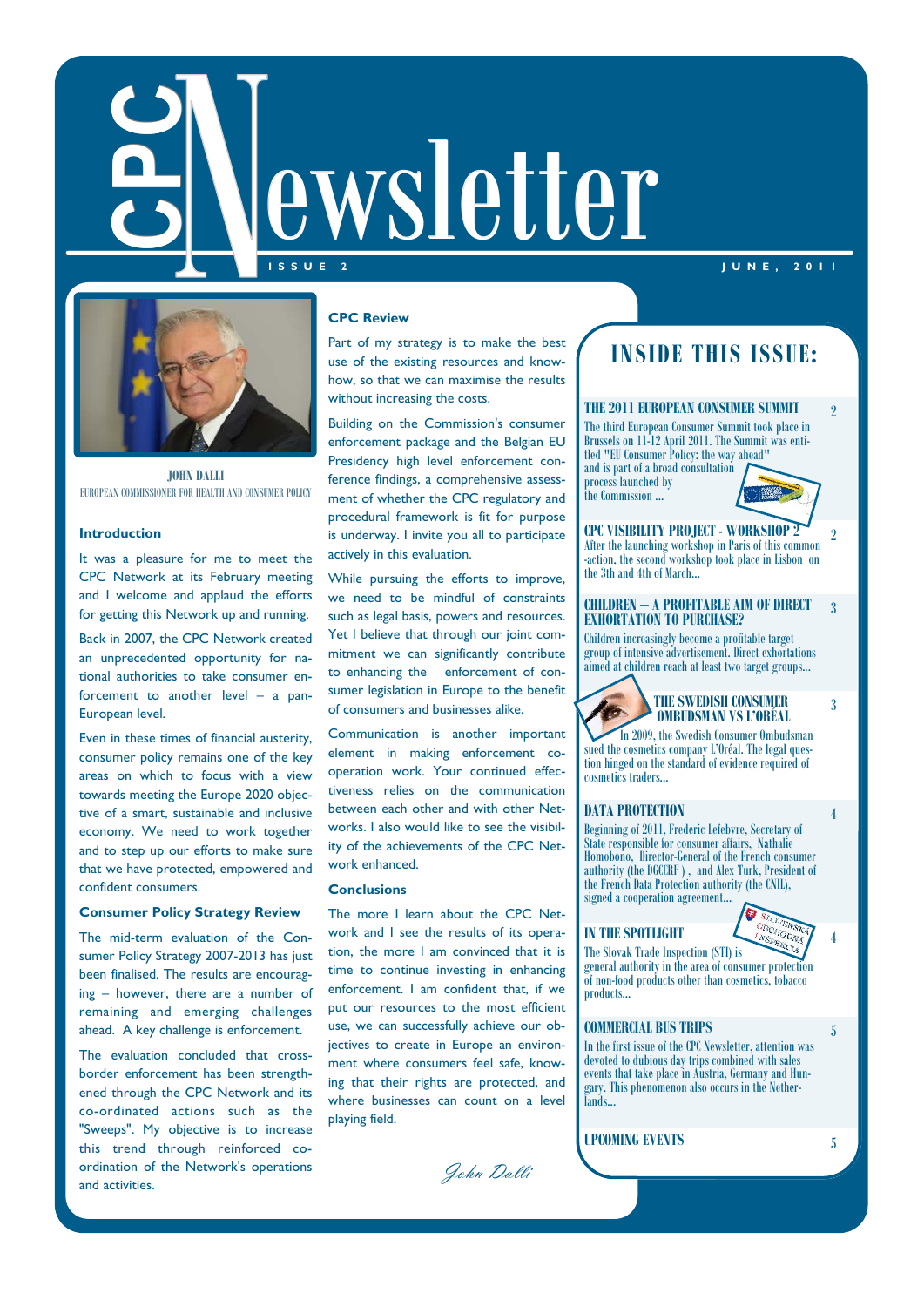*by the European Commission* 

### **THE 2011 EUROPEAN CONSUMER SUMMIT**



The third European Consumer Summit took place in Brussels on 11-12 April 2011. The Summit was entitled "EU Consumer Policy: the way ahead" and is part of a broad consultation process launched by the Commission to prepare the European Consumer Policy Strategy and Programme after 2013.

In his opening remarks, Commissioner J. Dalli underlined the importance of all stakeholders' contributions to the new Strategy for the benefit of European consumers. Around 300 participants, representing consumers, governments, international organisations and business attended the event.

The reflection focused on six key aspects of consumer policy: the from the environmental, compe- www.european-consumer-summit.eu

evidence on consumers and mar-tition and consumer policy areas, kets needed for policy making, the following universal categories innovative forms of enforcement of participative enforcement in particular participative enforcement, alternative dispute tions, alerting mechanisms and resolution mechanisms, capacity building in the consumer movement and new ways of informing and educating consumers. 6 workshops were organised to this effect.

**The Workshop on participative enforcement** looked in particular into new methods of enforcement where non-public actors have a role to play. This is of particular relevance in the context of budgetary constraints affecting Member States in which the resources available for the enforcement of consumer rights are limited.

The aim of the workshop was to investigate alternative forms of Detailed reports and conclusions enforcement in which consumer and/or business organisations are active players. Based on concrete examples taken notably Consumer Summit website:

were identified: private legal accooperation schemes between business and either consumers or the state (or both). The workshop participants explored the conditions under which the identified categories could be applied in consumer policy areas. The conditions ranged from political support and incentives created for non-public actors, through stakeholders' (voluntary) commitment, to efficient monitoring and control mechanisms. The workshop concluded in a set of proposals for both national and European decision makers that could contribute to increase the use of participative enforcement techniques across the EU.

from the participative enforcement and other workshops can be found on the European

# **CPC VISIBILITY PROJECT - WORKSHOP 2**

After the launching workshop in Paris and the CAs. Here, a possibility of a Two experts talked during the meetmeeting was attended by France complementary. (leader), Austria, Cyprus, Finland, Italy, Latvia, Lithuania, Malta and Slovakia.

*by the Direction General for Consumers of Portugal* 

The main objective was to discuss the the "general public", and will contain need and possibility of creating a CPC two parts: tools aimed at making the specific website with two valences: CPC known and tools aimed at eduinternal and external. The discussion cating the public (information adwas centered on evaluating the needs, dressed to consumer rights, trader's possibility of upgrading existing tools  $\,$  A deep discussion took place on the the kind of information that is unavailable and must be disseminated, the activities.

is the CPC/CPN members, the SLOs to the UK action.

of this common-action, the second link to the UK joint action that is also ing, on accessing the technical probworkshop took place in Lisbon on the undergoing, dedicated to the creation lems of creating a web page: the first 3th and 4th of March. Besides Portu- of an intranet for investigators, was gave an example how to design and gal (co-leader and organizer), this discussed, as the two actions can be manage a simple site dedicated to con-

> The external site is focused on the creation of communication tools for duties, and other issues).

and, generally, what is missing when pros and cons of using the existing promoting the CPC network and its tools: modification of the CPC site on CIRCA, modification of the CPCS site, creation on the DG Sanco site of As for the internal (intranet) site, it an access to a private site dedicated to was decided that the public targeted the CPC activities and the possible link

sumer affairs – with all the information and links that were asked by the participants, intranet and public access – explaining the case of the Portuguese Consumer Directorate-General (www.consumidor.pt). The second addressed a more cost/efficient approach related to the location of the sites, and gave examples of some already existing with different security levels on the intranet and public layout.

**The common action will go on with the Workshop n.º 3, next 28th of June in Brussels.** 

*"The aim of the workshop was to investigate alternative forms of enforcement in which consumer and/or business organisations are active players. "*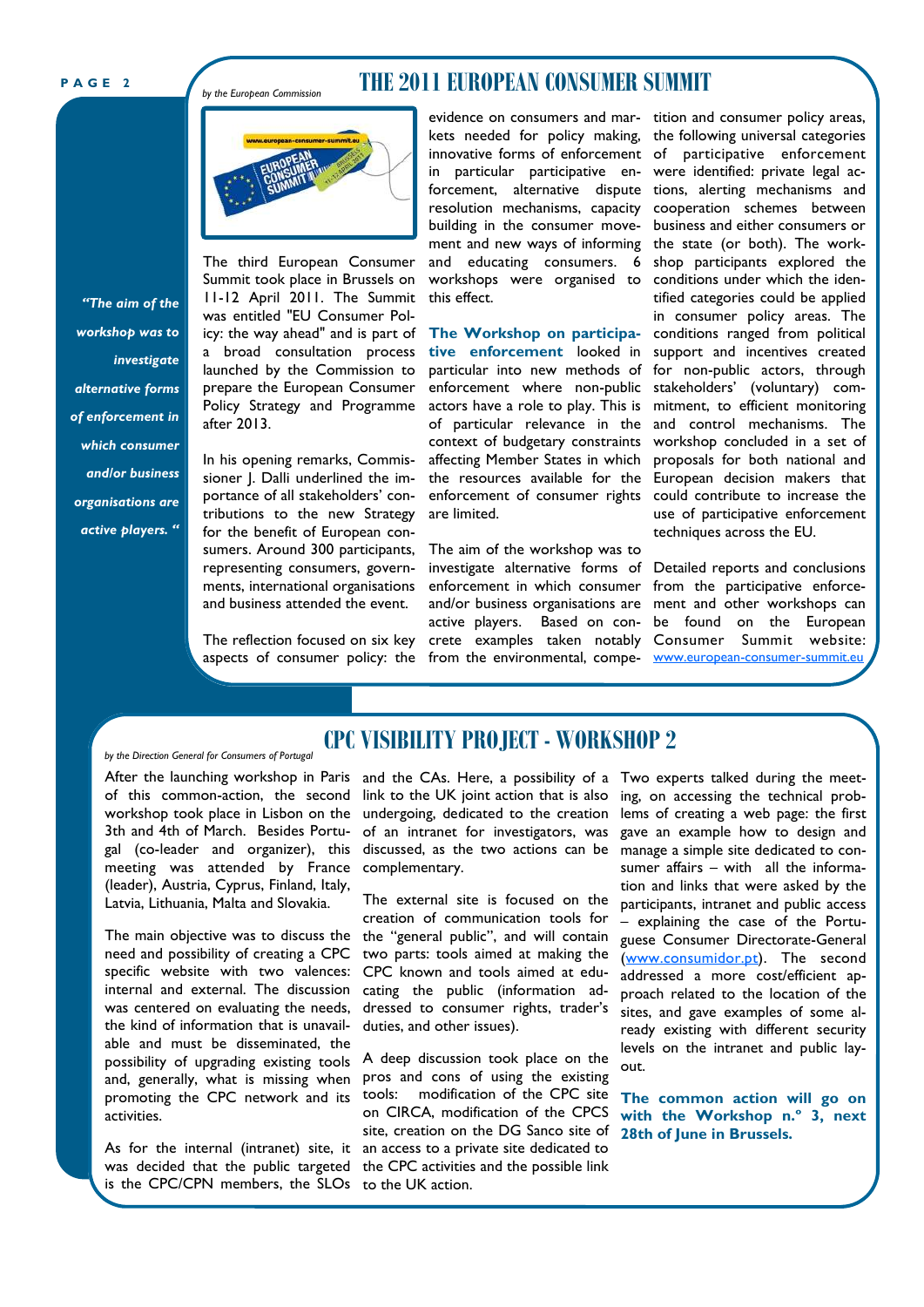# **CHILDREN – A PROFITABLE AIM OF DIRECT EXHORTATION TO PURCHASE?**

*by the Consumer Protection Directorate of Austria* 



**Children increasingly become a profitable target group of intensive advertisement. Direct exhortations aimed at children reach at least two target groups: on the one hand the wooed children and on the other hand their parents or any adult who are induced to buy the advertised product.** 

A leading supermarket-chain solicits animal-stickers and invites to purchase by using slogans such as "I set an animalistic record! Do

you want to know which one? Go are banned if they are included in hunting for the record and take the sticker at the cash-desk! Stickersafari of an animalistic record – per € 10,-- purchase you get a The above mentioned advertisesticker-parcel for free".

It is possible to buy stickers as well or to get them for free extra to the purchase. This kind of advertisement is directly aimed at minors.

Another supermarket-chain solicits a stickeralbum called "Stickermania" and also uses advertising slogans like "Take the album at the sensational price". This is regarded as a direct exhortation too.

According to the black list of the UCP-Directive (no. 28), direct exhortations which are aimed at their parents or other adults to buy advertised products for them, the black list.

advertisement. Children should to be seen as a vulnerable group which can be easily manipulated. ments should in our view be subsumed under the black list and regarded as banned in all circumstances.

Although parents should be able to resist persuasion by their children in one way or another, a kind of direct exhortation which seems to be a rather intrusive visual invitation to purchase should be included in the black list.

children to buy a product or at free extra to a purchase that ex-The Austrian Consumer Organisation (VKI) took action for injunction against both supermarketchains. These actions will show, whether getting the stickers for ceeds 10 Euros is also included in

# **THE SWEDISH CONSUMER OMBUDSMAN VS L'ORÉAL**

*by the Swedish Consumer Agency* 



**In 2009, the Swedish Consumer Ombudsman sued the cosmetics company L'Oréal.**  The legal question hinged on the standard of evidence required of cosmetics traders when they make marketing statements (text or pictures) to the effect that their face creams reduce wrinkles. The Swedish Consumer Ombudsman's opinion is that the required standard of evidence is more stringent when using marketing claims for products such as anti-wrinkle creams which are of a medical

or close to being of a medical nature.

The Swedish Market Court published its verdict on 1 December 2010. On the facts, the court reached the conclusion that L'Oréal's claims in the face cream advertisements were of a medical nature as the claims referred to test results in connection with farreaching claims such that creams rebuild the skin, or reduce or repair wrinkles. This being the case, the claims required a high standard of evidence. The evidence that L´Oréal referred to consisted of in-vitro tests, self assessments, evaluations of dermatologists and measurements of skin tonicity with technical instruments. The court held that L'Oréal did not

nature or if the claims are virtually successfully prove that its claims were true according to these high standards. The marketing claims in text and pictures were therefore misleading and improper according to Articles 4 and 6 b) of Directive 2005/29/EC (Unfair Commercial Practices Directive) and L'Oréal was prohibited from further using the claims subject to a conditional fine of 1 million Swedish crowns.

> An English language translation of the case can be found here: http:// www.konsumentverket.se/Lagratt/Rattsinformation/Domar/ LOreal-Sverige-AB/

#### **P A G E 3**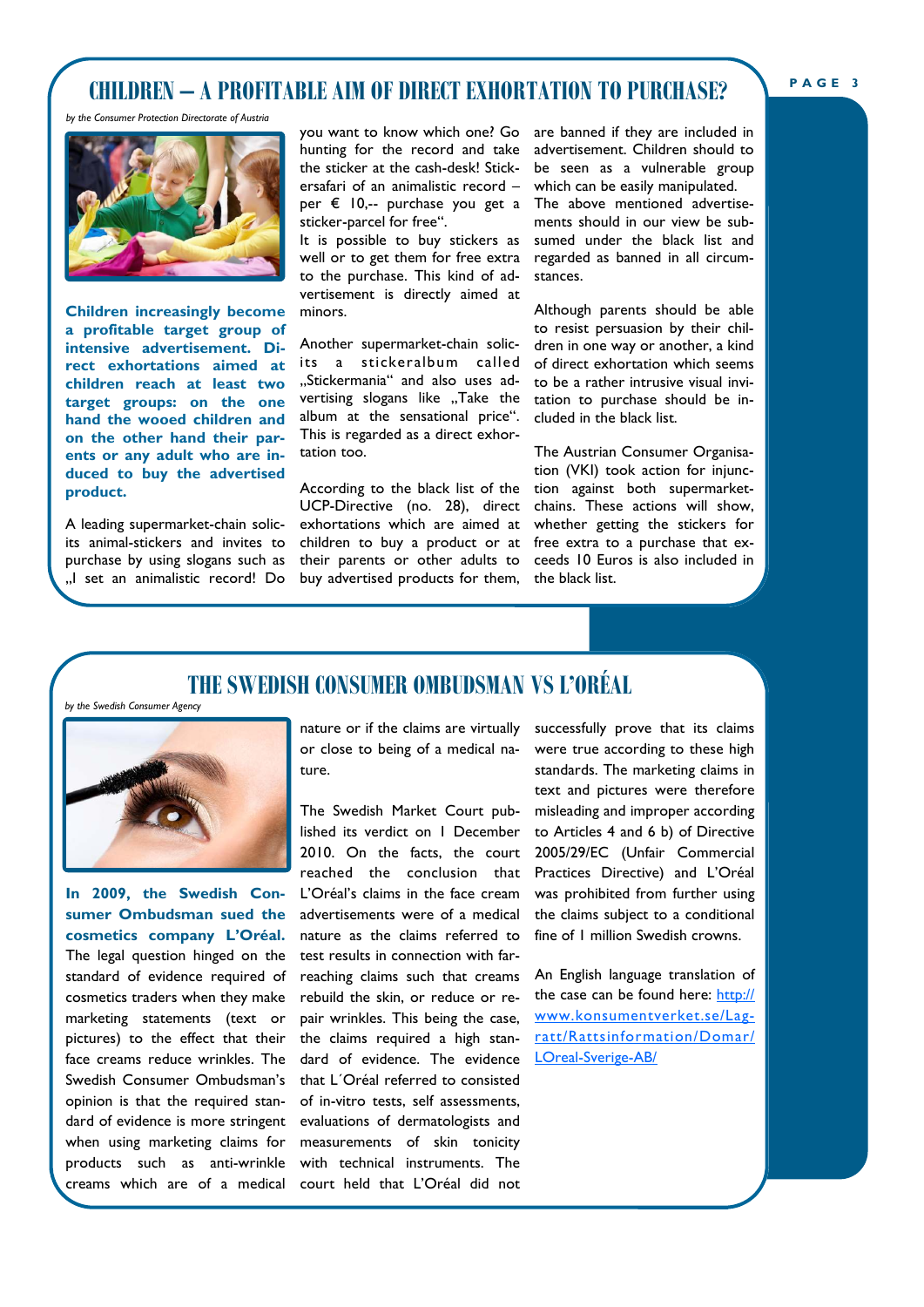*The specific breaches of law at issue include:* 

- *unfair and illegal data collection*
- *lack of proportionality of the data collected*
- *collection of sensitive data*
- *the failure to duly inform consumers about the use of the personal data collected*
- *lack of security rules*

## **PAGE 4 DATA PROTECTION**

*by the French consumer authority (the DGCCRF)* 

**Beginning of 2011, Frederic Lefebvre, Secretary of State responsible for consumer affairs, Nathalie Homobono, Director-General of the French consumer authority (the DGCCRF), and Alex Turk, President of the French Data Protection authority (the CNIL), signed a cooperation agreement related to data protection aspects in e-commerce which aims at strengthening the protection of consumers.** 

The agreement foresees in particular the exchange of information between the DGCCRF and the CNIL about breaches to the law "Computing and civil liberties" adopted the 6th January 1978. The agreement will allow the CNIL to use some of the information detected by the investigators of the National Office of Inquiries (which is part of the DGCCRF). Investigators of the National Office of Inquiries will now

be able to inform the CNIL of potential breaches to the law of 1978 which they detect during their regular inquiries on the internet. The CNIL will then be able to follow-up on this information as appropriate.

The specific breaches of law at issue include: unfair and illegal data collection (i.e. collection of data from minors without seeking the prior parental consent); lack of proportionality of the data collected (i.e. data on environmental issues without link with the product or the service purchased); collection of sensitive data (i.e.: data on political or sexual preferences without the buyer's prior consent); lack of security rules (i.e. give an easy access to personal data); the failure to duly inform consumers about the use of the personal data collected.

#### *by the Slovak Trade Inspection*



**The Slovak Trade Inspection (STI) is general authority in the area of consumer protection of non-food products other than cosmetics, tobacco products, and products intended to come into contact with foodstuffs and medical devices on the internal market.** 

The STI is a market surveillance authority, independent in its inspection and decision-making activities. The STI is also the Competent Authority under Regulation 2006/2004 on Consumer Protection Cooperation. It is a state administration body, a non-profit making organization, fully funded from the state budget. The STI has extensive powers as a market surveillance authority, under

# **IN THE SPOTLIGHT**

which it may impose binding instructions to correct deficiencies, restrictive measures, as well as fines. Fines are part of the state budget revenue. The STI has actually 251 employees, and carried out approximately 22 230 investigations (4 164 investigations were based on consumers' complaints) in the year 2010, and for the year 2010 imposed the fines of 2 285 177, - EUR.

### **The STI is entitled to:**

• Make binding proposals for elimination of ascertained shortcomings.

• Require necessary information and documentation of inspected persons.

• Require that products be labeled by a suitable warning of any risk resulting from their usage.

• Ban the supply and sales of products or provision of services.

• Order of withdrawal and recall of the products, destruction at the expense of the inspected persons, publication of hazard warnings.

### **The STI cooperates:**

• With public administrative bodies and consumer protection associations. If it reveals a breach of duties related to sales of foodstuffs, i.e. if they are harmful to health or evidently of poor quality. The STI can ban the sales of foodstuffs and inform the state veterinary and foodstuffs administration bodies about it without delay.

• With health protection bodies, to which it notifies serious infringements (product poses a danger to health or life).

• With customs authorities if goods infringe intellectual property rights.

• With territorial selfadministration bodies and managers of market places.

• With associations for consumer protection.

For the further information visit Slovak Trade Inspection website www.soi.sk or contact Ms. Petra Píšová, petra.pisova@soi.sk